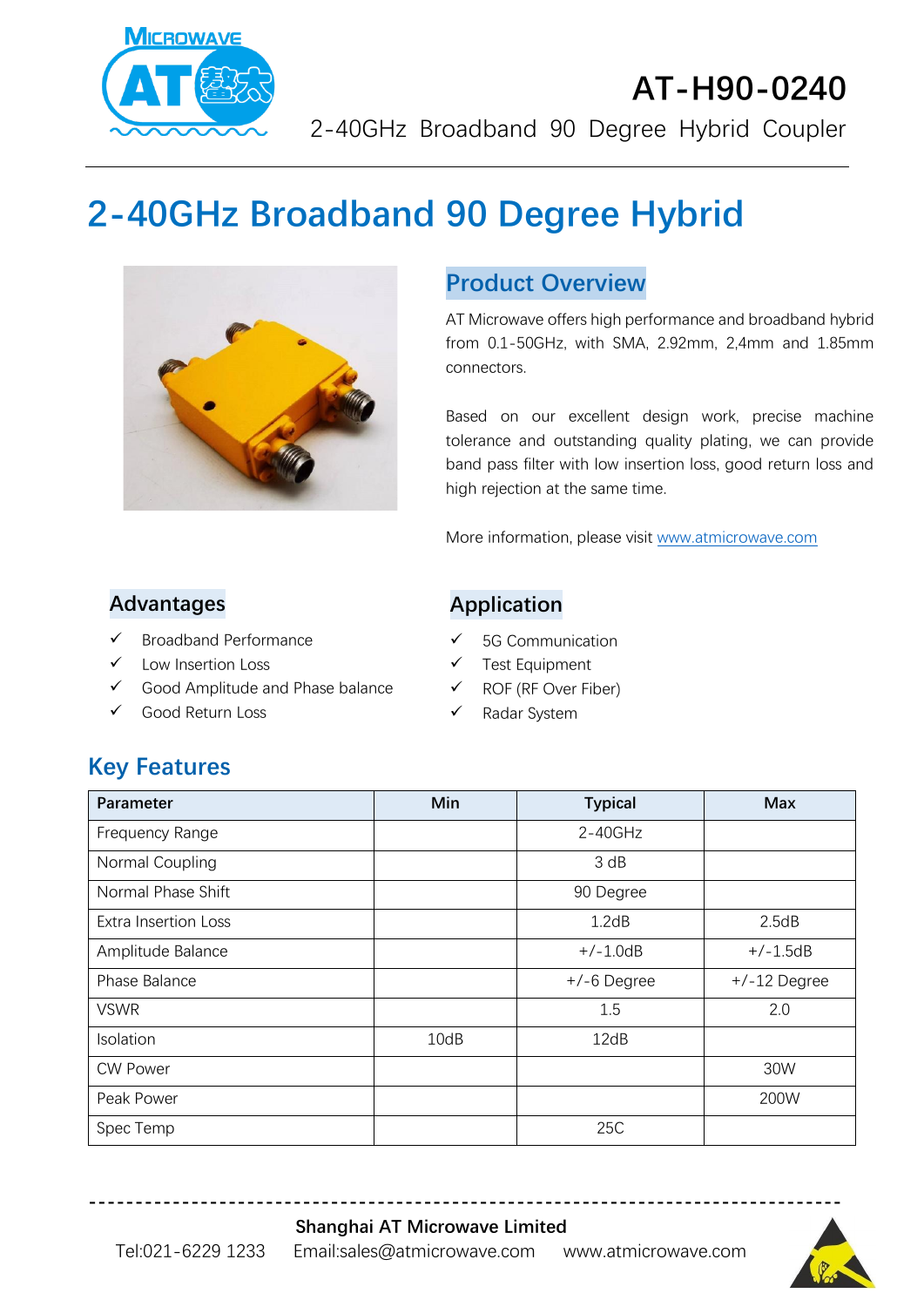

## **AT-H90-0240**

2-40GHz Broadband 90 Degree Hybrid Coupler

### **Mechanical Information**

| <b>Item</b>   | <b>Description</b> |  |
|---------------|--------------------|--|
| Input Port    | 2.92mm Female      |  |
| Output Port   | 2.92mm Female      |  |
| Case Material | Aluminum           |  |
| Finish        | Painted            |  |
| Weight        | 80 <sub>q</sub>    |  |
| Size:         | See outline        |  |

### **Absolute Maximum Ratings Table**

| Parameter                    | Value            |
|------------------------------|------------------|
| <b>RF Input Power CW</b>     | 30W              |
| <b>Operating Temperature</b> | $-40$ to $+85C$  |
| Storage Temperature          | $-65$ to $+125C$ |

### **Notes:**

- 1. Datasheet may be changed according to update of MMIC, Raw materials , process, and so on.
- 2. This data is only for reference, not for guaranteed specifications.
- 3. Please contact AT Microwave team to make sure you have the most current data.

### **Dimension:** (unit in mm)